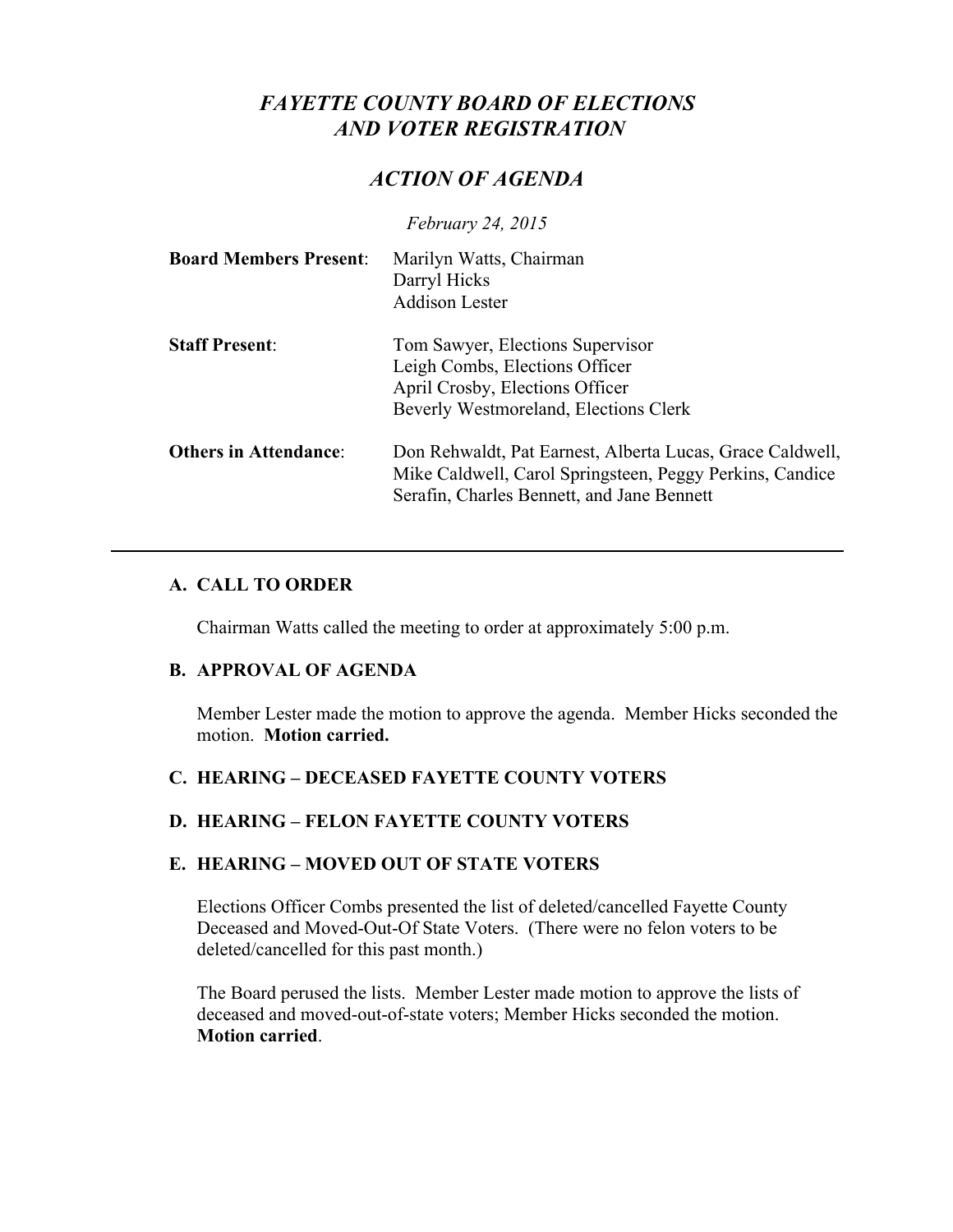#### **F. OLD BUSINESS**

## **1. APPROVAL OF THE FOLLOWING BOARD MINUTES – REGULARLY SCHEDULED MEETING – JANUARY 27, 2015 (JANUARY)**

Member Hicks made motion to approve the January 27, 2015 minutes. Member Lester seconded the motion. **Motion carried.**

#### **G. NEW BUSINESS**

#### **2. INTERGOVERNMENT AGREEMENTS**

Supervisor Sawyer briefly discussed with the Board the subject of intergovernment agreements from the cities and towns in Fayette County. The Board was given copies of these agreements for information only. No action was taken.

# **3. REPORT OF VOTING EQUIPMENT**

Supervisor Sawyer spoke to the Board and the visitors attending the Board meeting about the voting equipment used during elections. He asked if there were any questions.

Ms. Candice Serafin asked the Board if they had any knowledge about a foreign country being in charge of counting ballots. Supervisor Sawyer and the Board said they could only speak of how the counting takes place in this office. Ms. Serafin asked if some investigating could be done regarding SYCTL.com and the connection to SOESOFTWARE.com.

Chairman Watts thanked the visitors for their input. Supervisor Sawyer agreed to investigate those websites and look further into this allegation.

# **4. BALOTAR – YTD BUDGET**

Supervisor Sawyer spoke to the Board again about the proposal of purchasing the Balotar software system in regard to the Budget. Copies of the YTD Budget report was passed out to all of the board members. Supervisor Sawyer said that it is hoped that we will have sufficient budget available in the current year to fund this purchase. No action was taken.

## **5. DISTRICT VOTING CASE – MARCH 23, 2015 MOVED TO JUNE 22, 2015**